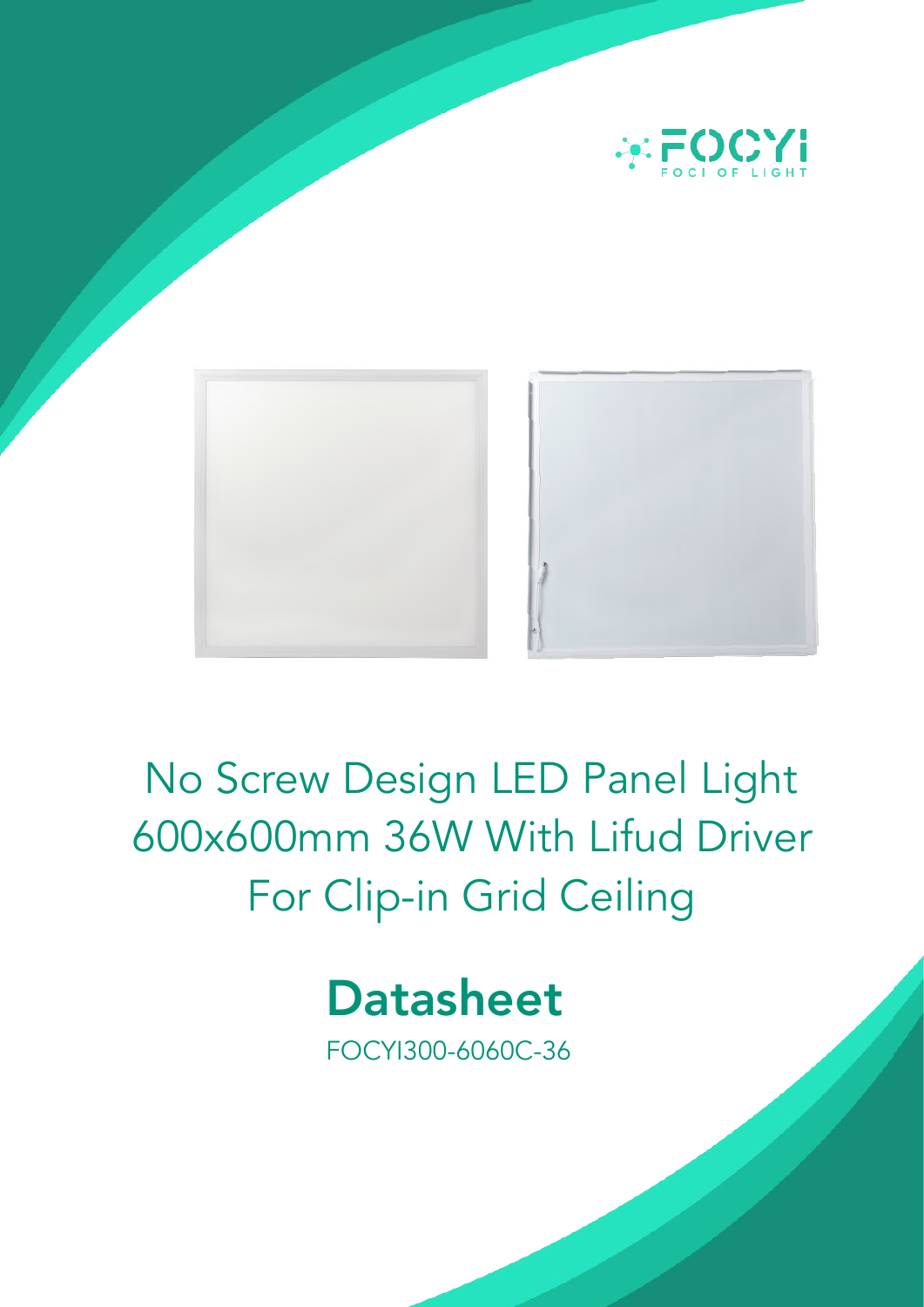#### **•** Product Specifications

- No Screw Design with ultra thin profile
- PMMA light guide palate to avoid yellowing problem
- 100+ lm/W, 80+ CRI
- Lifud high efficiency LED driver, flicker free available
- High efficiency LM80 SMD LEDs
- ElecCoat technology provides white appearance, with super heat dissipation performance
- NanoGap technology ensures the high lumen efficiency and protection of the LEDs
- Dimmable: DALI / 0-10V / TRIAC optional
- 5 years warranty

## **• Exploded View**



100 LM/W

 $|c \epsilon|$ 

**SDCM** <6

PMMA LGP

**CRI>80** 

5 Years **Warranty** 

**A** HOURS



**• Back View**



**• Dimensions**



| Item #                       | Dimension |          |                  |
|------------------------------|-----------|----------|------------------|
| <b>FOCYI300-</b><br>6060C-36 |           | R        | C                |
|                              | $600$ mm  | $600$ mm | 16 <sub>mm</sub> |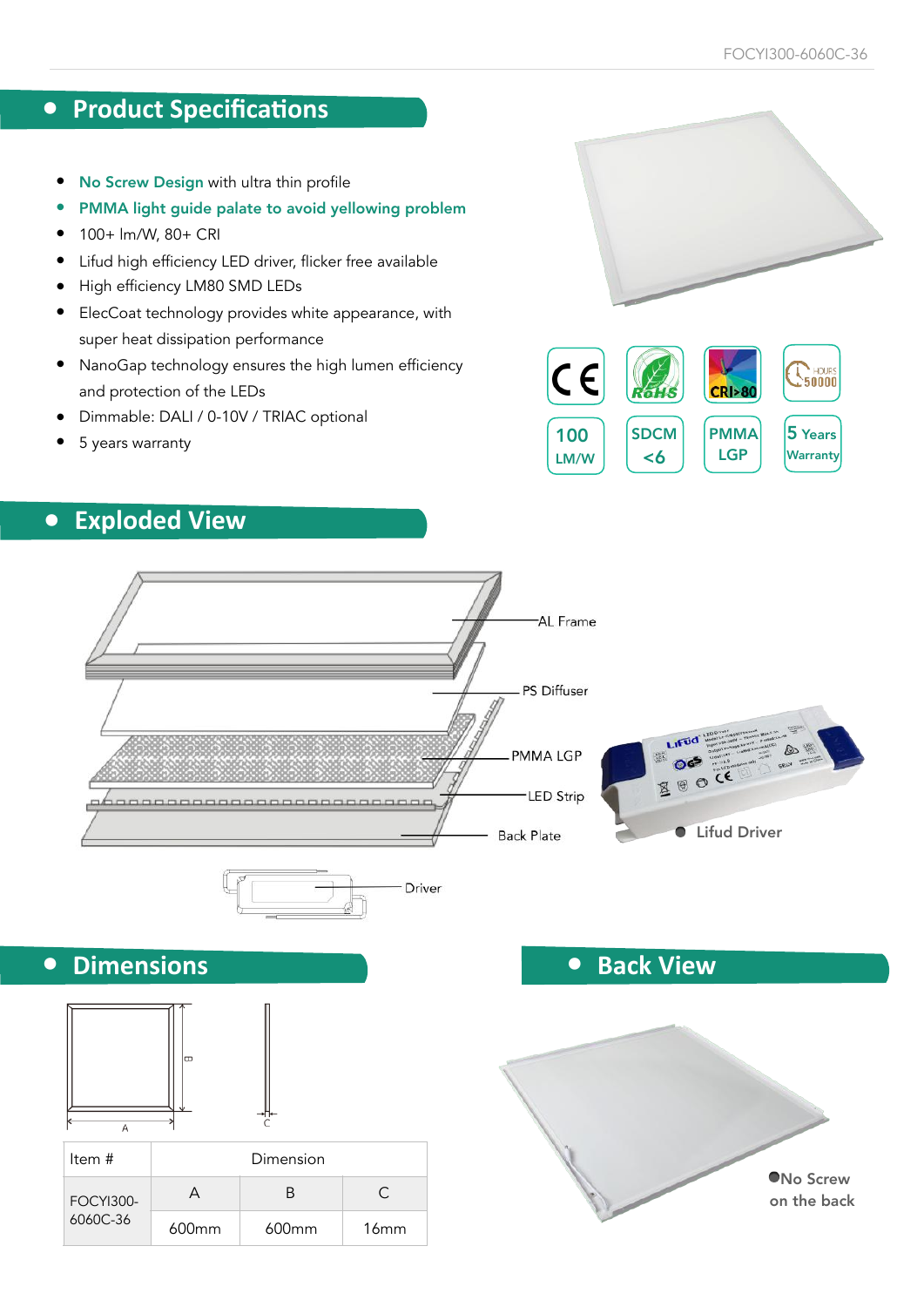# **•** Product Specifications

| <b>Panel Light</b>     |                                     |              |                 |  |
|------------------------|-------------------------------------|--------------|-----------------|--|
| Model                  | FOCYI300-6060C-36                   |              |                 |  |
| Dimension              | 600*600*16mm                        |              |                 |  |
| <b>Rated Power</b>     | 36W±5%                              |              |                 |  |
| Input Current          | 0.85A constant current              |              |                 |  |
| <b>Working Voltage</b> | DC32-42V                            |              |                 |  |
| CRI / SDCM             | Ra>80 / SDCM<6                      |              |                 |  |
| <b>CCT</b>             | 6000K / 4000K / 3000K               |              |                 |  |
| Luminous Flux          | 3600-3800LM @ 6000K, 4000K          |              |                 |  |
|                        | 3400-3600LM @ 3000K                 |              |                 |  |
| Luminous Efficiency    | 100LM±5%                            |              |                 |  |
| LM80 Lumen Maintenance | >94.7% @ 6,000hrs                   |              |                 |  |
| <b>UGR</b>             | $<$ 22                              |              |                 |  |
| <b>LED Specs</b>       | Epistar LED SMD4014                 |              |                 |  |
| LED Oty                | 228pcs                              |              |                 |  |
| <b>LED Placed</b>      | 2 sides edge lighting               |              |                 |  |
| Certificate            | CE, RoHS                            |              |                 |  |
| Material               | Aluminum frame& back cover: 6063-T5 |              | Recessed        |  |
|                        | Light Guide Plate: PMMA             | Installation | Suspended       |  |
|                        | Diffusion Plate: PS                 |              | Surface mounted |  |
|                        |                                     |              |                 |  |

#### **Lifud** LED Driver

| Model                                       | LF-GIF040Y                                                                             |  |  |  |
|---------------------------------------------|----------------------------------------------------------------------------------------|--|--|--|
| Input Voltage                               | AC 220-240V                                                                            |  |  |  |
| Output Current                              | 0.85A constant current                                                                 |  |  |  |
| Out Voltage                                 | DC32-42V                                                                               |  |  |  |
| Power Factor                                | >0.9                                                                                   |  |  |  |
| <b>Driver Efficiency</b>                    | $>90\%$                                                                                |  |  |  |
| IP Rating                                   | <b>IP40</b>                                                                            |  |  |  |
| <b>Package</b>                              |                                                                                        |  |  |  |
| Panel Light with Driver                     | 6pcs/Carton/12.5KG (without inner box), or 6pcs/Carton/14.0KG (with inner box)         |  |  |  |
| <b>ACCESSORIES (Purchase</b><br>Separately) | Steel Wires: Wires for suspended installation or as security for recessed installation |  |  |  |
|                                             | <b>Surface Mounted Frames</b>                                                          |  |  |  |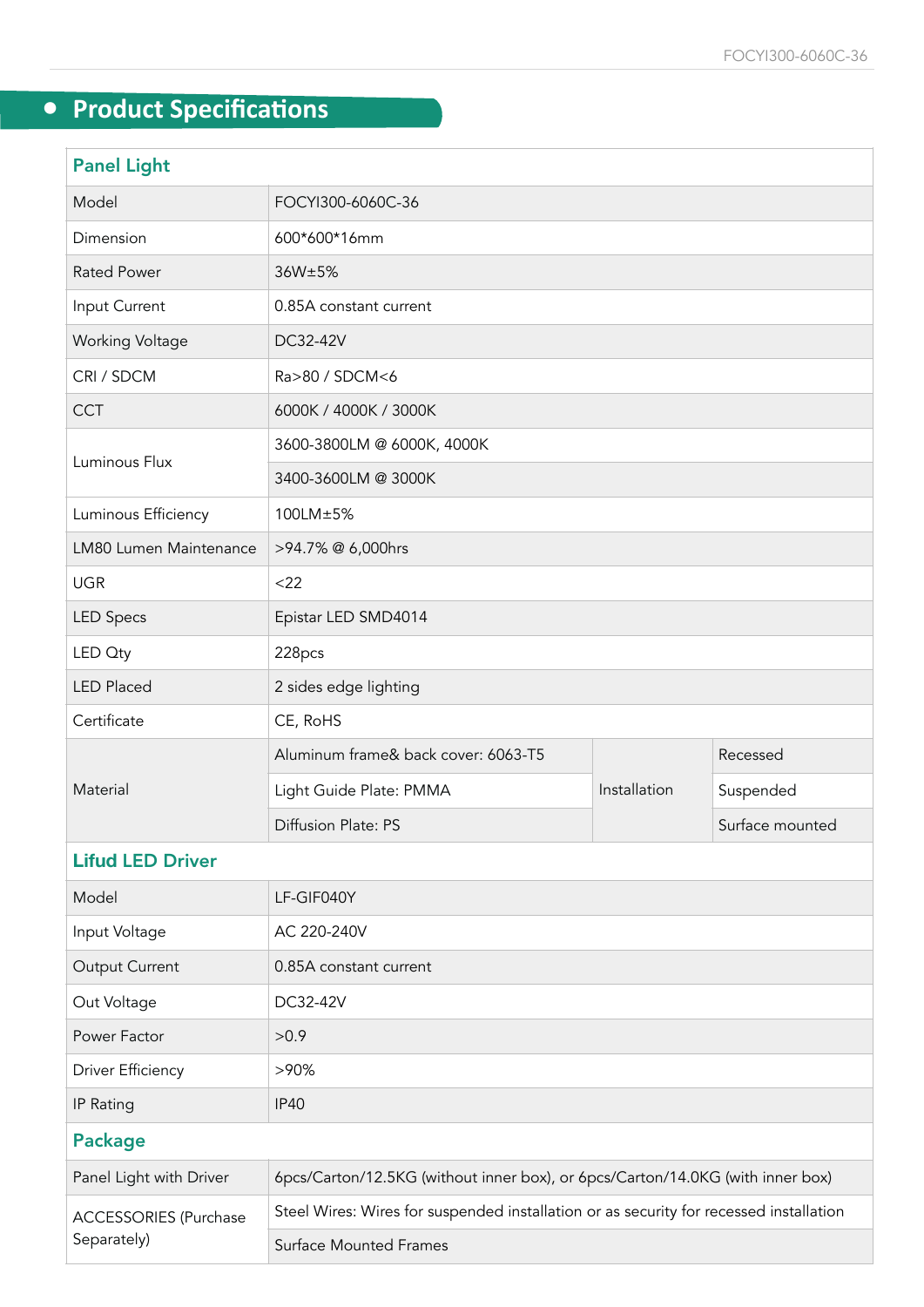## **•** Spectral Distribution









## **• Photometric Diagram**







#### 5700K

#### **Cartesian intensity diagram**









os<br>st<br>Height<br>Note: Angle: 114.16deg Earry,  $\frac{1}{2}$ 



 $\frac{\text{C6}+80}{\text{C9}+270}$ 

Planer III

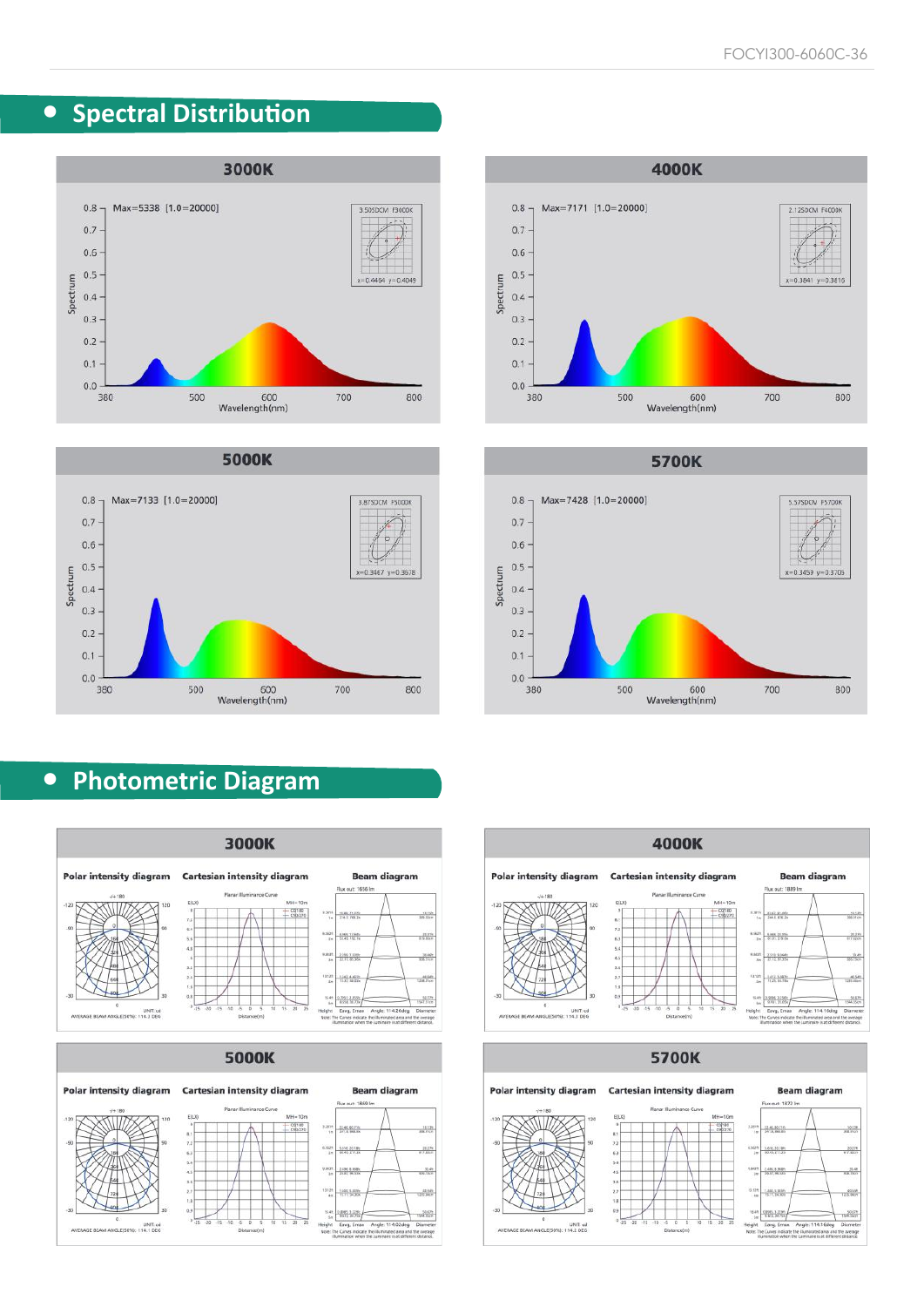#### **• Polar Diagram Comparison**





C90/270, 114.4 deg

**Front View**

AVERAGE BEAM ANGLE (50%): 114.2DEG

#### **•** Driver Lifetime & LED Light Decay Rate



#### **• Temperature**

- The testing is operated at 25°C
- The lifetime of capacitor, minimum of 5,000 hours if operated at 105°C, will be doubled whenever the temperature drops 10°C
- The highest withstand temperature of IC, MOS could be 120°C
- The highest withstand temperature of LED is 120°C

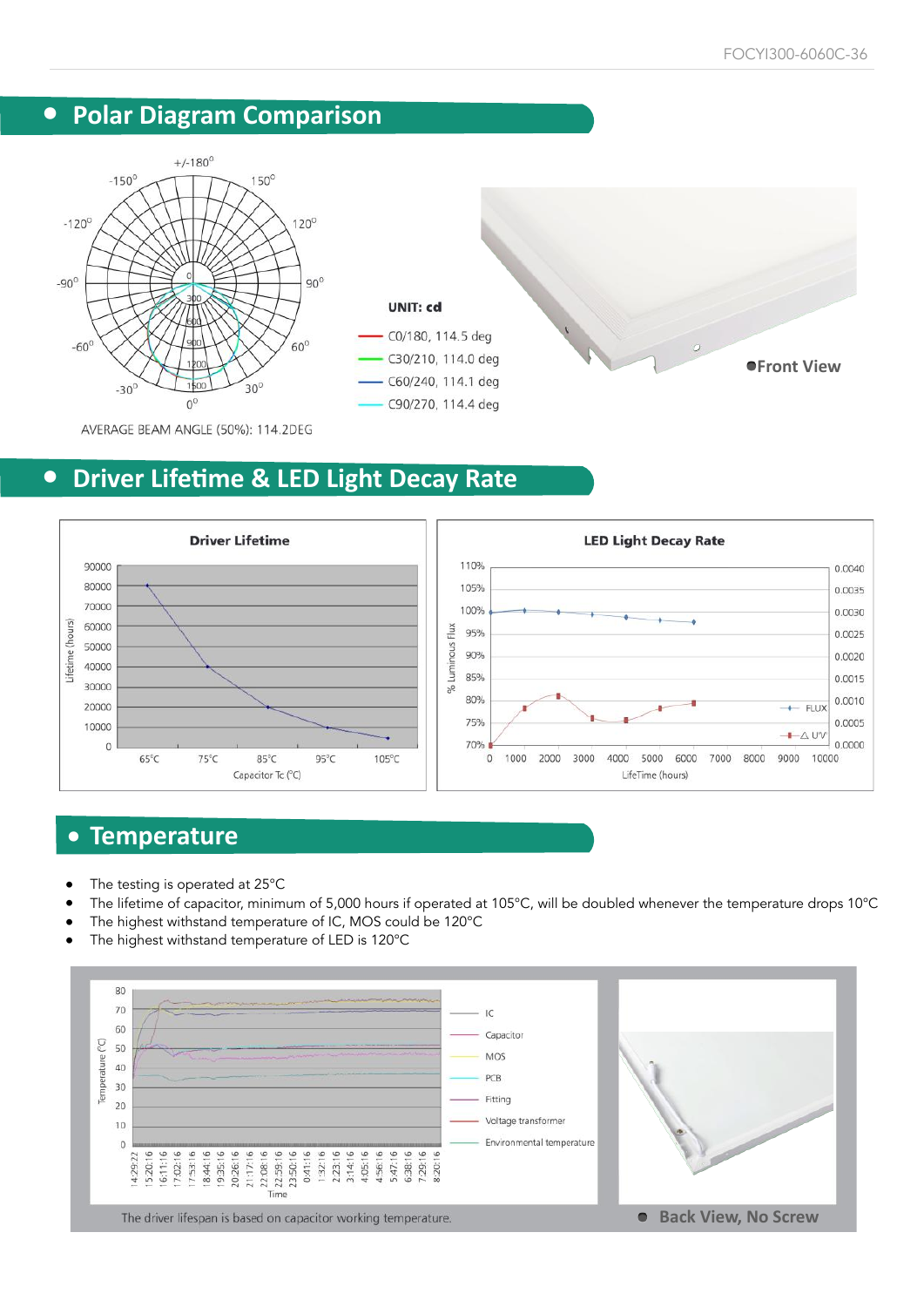## **•** Installation Method

#### • Recessed for Grid Ceiling





1. Remove ceiling plaster 2. Connect power supply 3. Fix panel light in right place 4. Stabilize panel light





#### • Suspended



1. A.Fix the anchor into target place on the ceiling B.Fix the installation mount on the ceiling with plastic anchor



2. Hang the panel to ceiling 2. Hang the panel to celling<br>with suspended installation kits 3. Adjust the length of steel



wire. Connect the power

#### • Surface Mounted

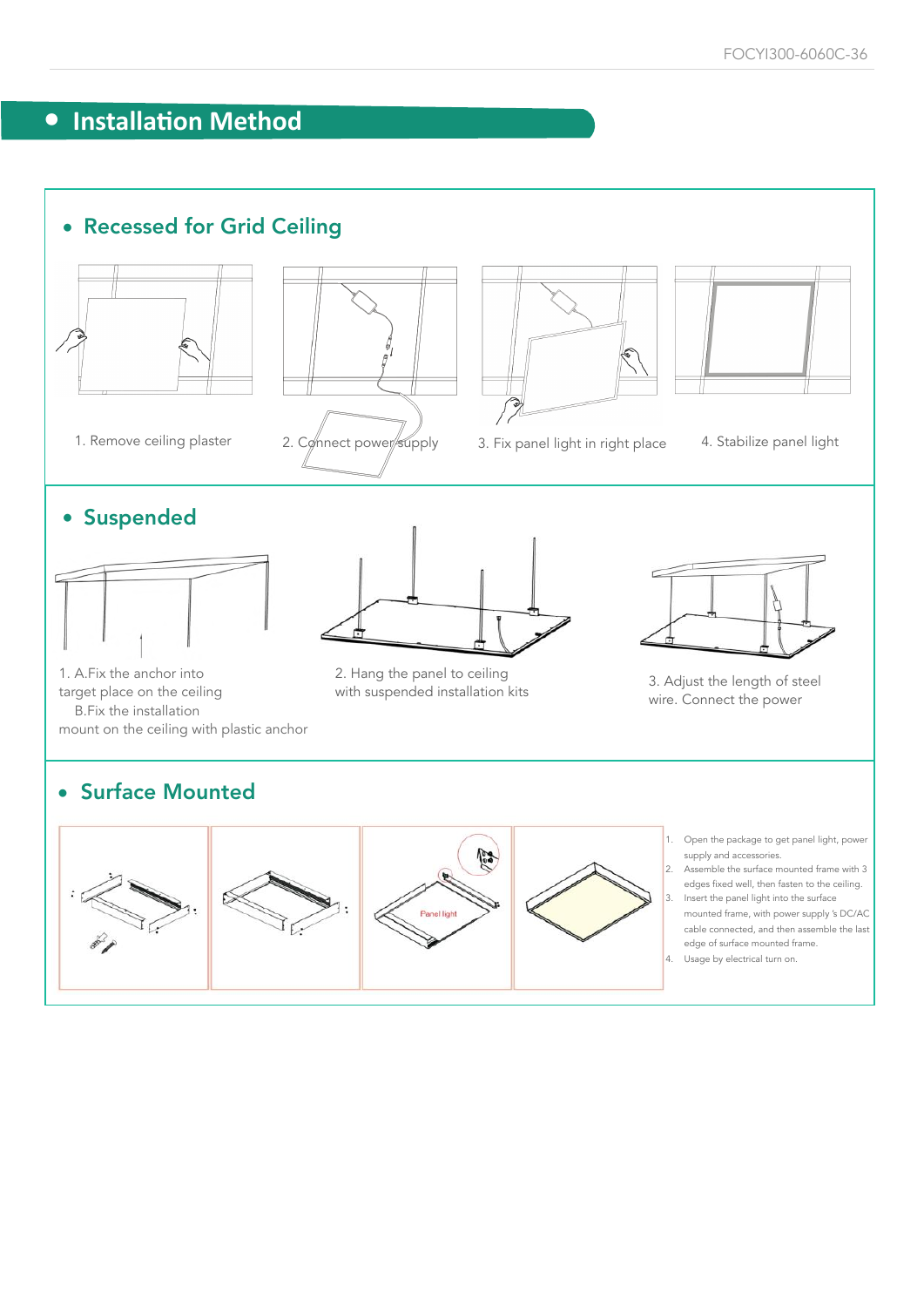



Switch off the power before connection and wiring the device. Installation and power connection should be carried out by qualified personnel only.

#### **• Accessories**

| Installation Method              | Description       |  |  |
|----------------------------------|-------------------|--|--|
| <b>Recessed for Grid Ceiling</b> | No need accessory |  |  |
| Suspended                        |                   |  |  |
| <b>Surface Mounted</b>           |                   |  |  |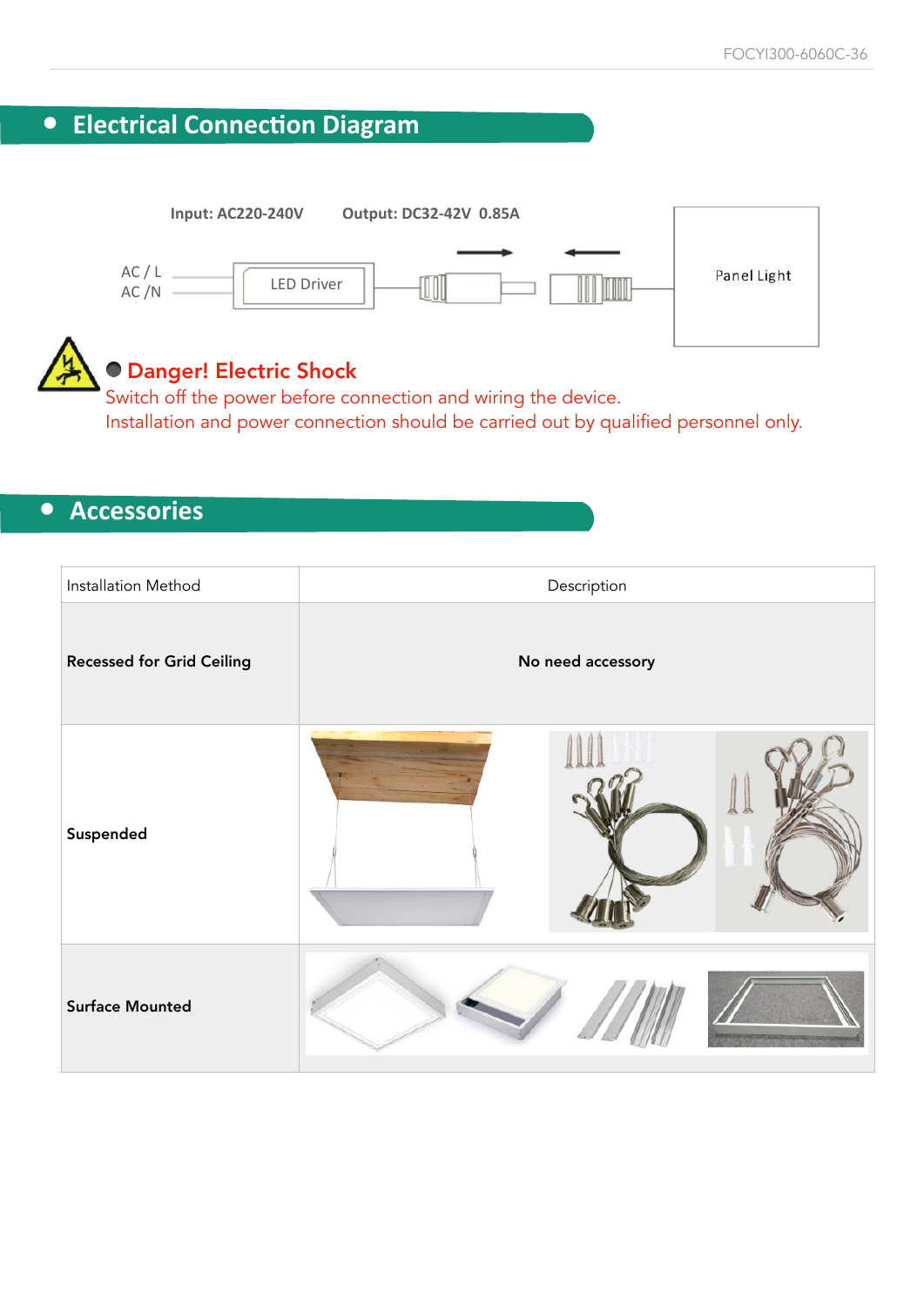#### **• Cost-Saving Packaging**



| Panel Light 600x600mm | Qty/CTN                          | <b>Carton Dimension</b> | Gross Weight |
|-----------------------|----------------------------------|-------------------------|--------------|
| Project Order         | 6pcs (without inner box)         | 68*68*18cm              | 12.5KG       |
| Retail Order          | 6pcs (with individual inner box) | 68*68*18cm              | 14.0KG       |

#### **•** Notice

- 1. Avoiding using in high risk filed such as strong thunder and lighting, high-intensity magnetic and high ripple input voltage.
- 2. Ensure proper installation with cable connection in correct way, before electrical turn on, to avoid short circuit or even causing fire.
- 3. Ensure safe working temperature with installation under a good cooling circumstance.
- 4. Make sure the local input voltage is suitable for this product.
- 5. Do not attempt to repair by yourself, to avoid product damaged or warranty become invalid.